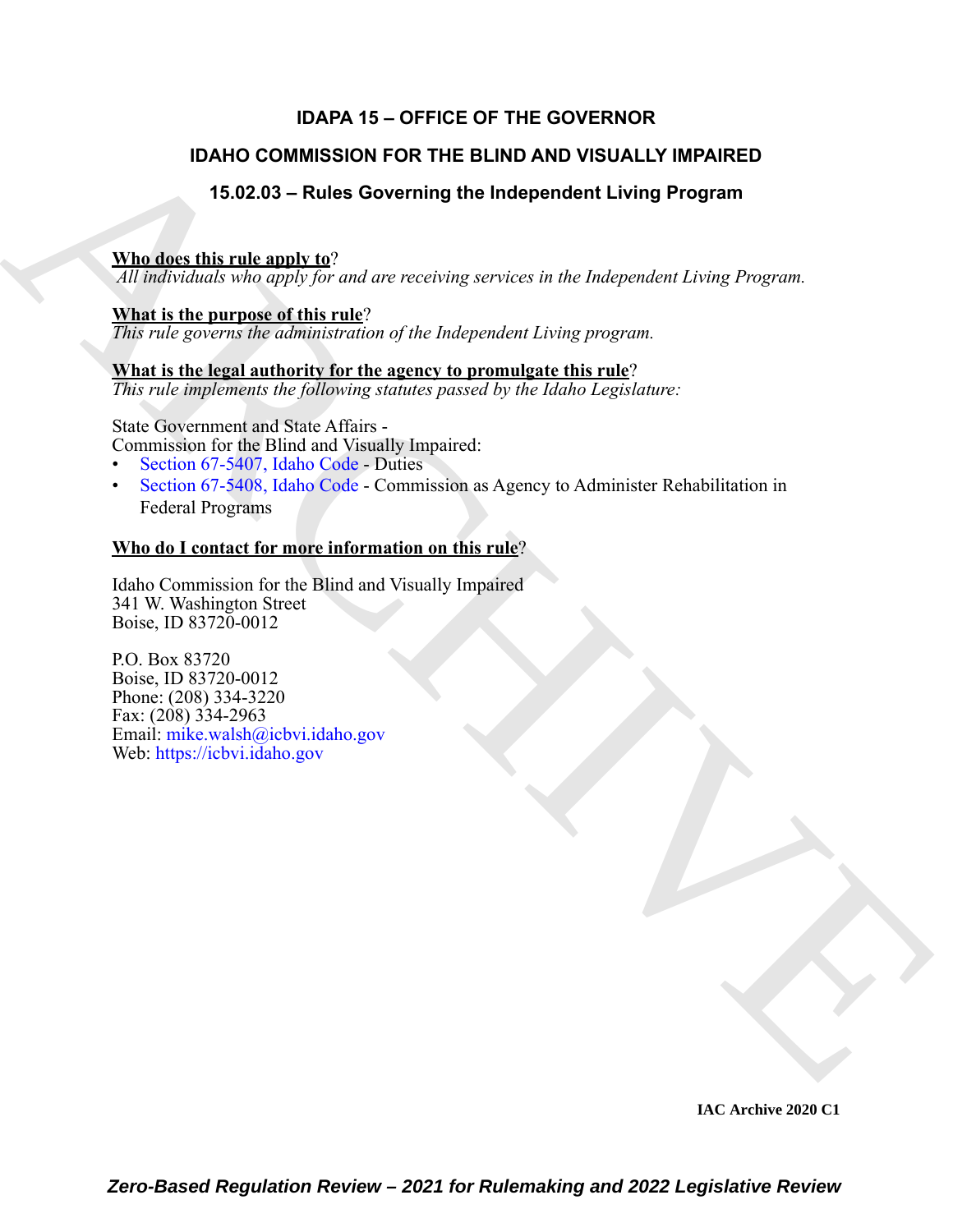# **Table of Contents**

## 15.02.03 - Rules Governing the Independent Living Program

| 100. Provision Of Services On A Statewide Basis And Application.  3 |  |
|---------------------------------------------------------------------|--|
|                                                                     |  |
|                                                                     |  |
|                                                                     |  |
|                                                                     |  |
|                                                                     |  |
|                                                                     |  |
|                                                                     |  |
|                                                                     |  |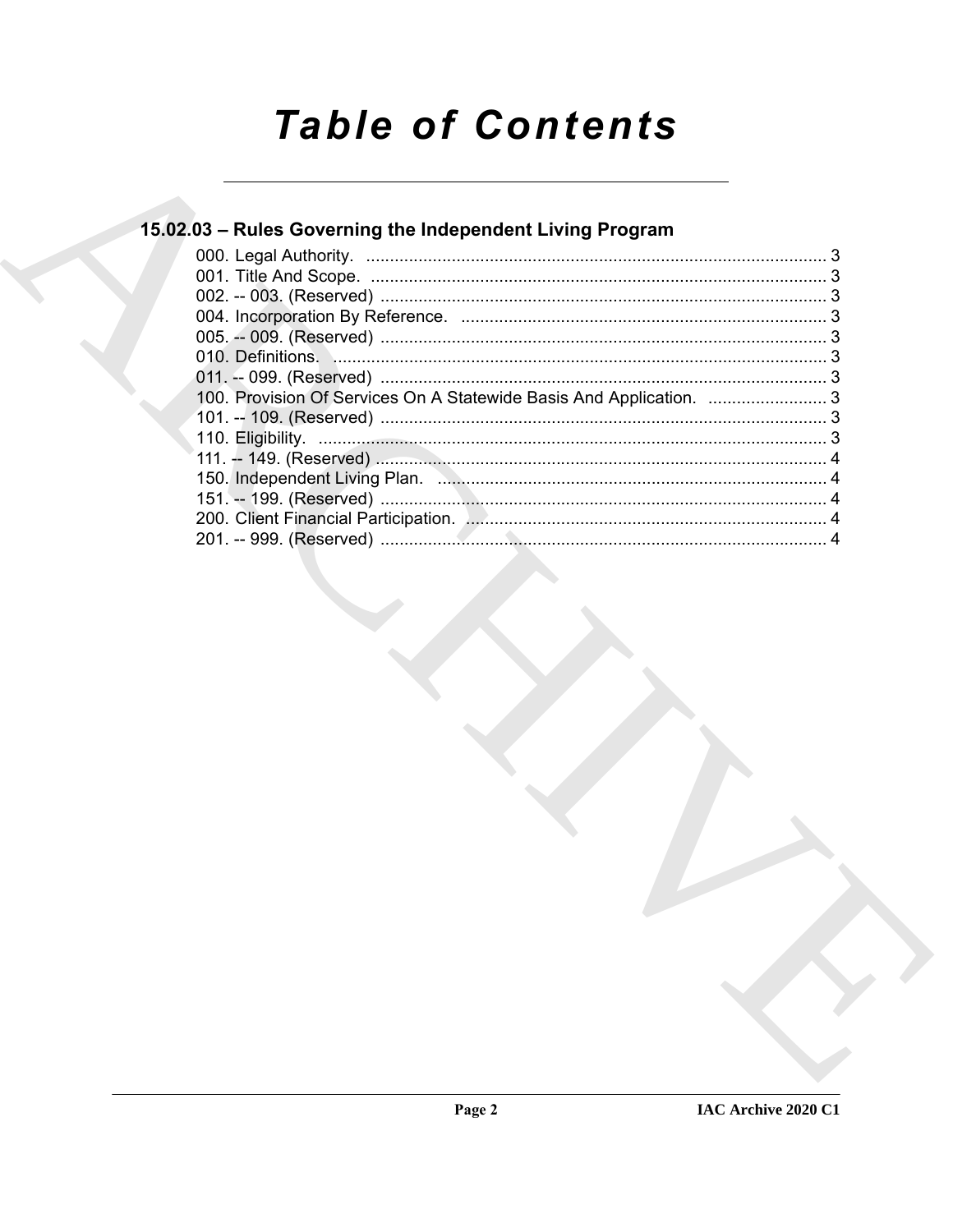#### **15.02.03 – RULES GOVERNING THE INDEPENDENT LIVING PROGRAM**

<span id="page-2-18"></span><span id="page-2-1"></span><span id="page-2-0"></span>**000. LEGAL AUTHORITY.** This chapter is adopted in accordance with Sections 67-5407(e) and 67-5408, Idaho Code. (4-2-08)

#### <span id="page-2-2"></span>**001. TITLE AND SCOPE.**

<span id="page-2-25"></span><span id="page-2-24"></span><span id="page-2-23"></span>**01. Title**. These rules are titled IDAPA 15.02.03, "Rules Governing the Independent Living Program."  $(4-2-08)$ 

**02.** Scope. These rules include, but are not limited to, the procedure and practice requirements g the provision of services under the Independent Living Program. (4-2-08) governing the provision of services under the Independent Living Program.

<span id="page-2-3"></span>**002. -- 003. (RESERVED)**

<span id="page-2-17"></span><span id="page-2-4"></span>**004. INCORPORATION BY REFERENCE.**

|  |  |  | The following federal laws and regulations are incorporated by reference into the rules of this chapter: | $(4-2-08)$ |
|--|--|--|----------------------------------------------------------------------------------------------------------|------------|
|  |  |  |                                                                                                          |            |

**01. 29 U.S.C. Section 701, et. seq., Rehabilitation Act of 1973, as amended in 1998**. (4-2-08)

<span id="page-2-12"></span><span id="page-2-11"></span>**02. 34 CFR 364**. (4-2-08)

<span id="page-2-5"></span>**005. -- 009. (RESERVED)**

#### <span id="page-2-6"></span>**010. DEFINITIONS.**

**01. Blind or Visually Impaired**. A person whose visual acuity with correcting lenses is not better than twenty/two hundred (20/200) in the better eye; or a person whose vision in the better eye is restricted to a field that subtends an angle of not greater than twenty (20) degrees; or a person who is functionally blind; or a person who is without any sight. (4-2-08)

<span id="page-2-13"></span>**02. Comparable Benefits and Services**. Any benefit or service that exists under any other programs that is available to the client. Examples are, but not limited to, Medicaid, Medicare, private health insurance, and medical indigence programs for medication.

<span id="page-2-14"></span>**03. Functionally Blind**. A person with a visual impairment that constitutes or results in a substantial impediment to employment or substantially limits one (1) or more major life activities. (4-2-08)

<span id="page-2-15"></span>**04. Independent Living Services**. Services that reduce the impact of functional limitations on the ability of a client to achieve independence in the family or community. (4-2-08)

#### <span id="page-2-7"></span>**011. -- 099. (RESERVED)**

#### <span id="page-2-19"></span><span id="page-2-8"></span>**100. PROVISION OF SERVICES ON A STATEWIDE BASIS AND APPLICATION.**

<span id="page-2-22"></span>**01. Services**. Independent Living Services are offered on a statewide basis to individuals who are blind or visually impaired, subject to eligibility requirements as set forth in Section 110 of these rules. (4-2-08)

<span id="page-2-21"></span><span id="page-2-20"></span>**02. Eligibility Requirements**. Eligibility requirements will be applied by the Commission without regard to sex, race, creed, color, physical or mental disability, sexual orientation, or national origin of the individual applying for Independent Living Services. (4-2-08) (4-2-08)

This department subject in the stock of 15-4970 mail 67-5480, labac Code<br>
01. THE AND SCOPE.<br>
01. The Toss whis contribute the stock of the stock of the stock of the stock of the stock of the stock of the stock of the sto **03. Application**. To apply for Independent Living Services, an individual must meet with a Commission rehabilitation teacher and complete an application for Independent Living Services. An individual is considered to have applied for Independent Living Services with the Commission when that individual has signed an application for Independent Living Services, including completion and signature of required forms relating to independent living rights and responsibilities and to the release and exchange of information. (4-2-08)

#### <span id="page-2-9"></span>**101. -- 109. (RESERVED)**

#### <span id="page-2-16"></span><span id="page-2-10"></span>**110. ELIGIBILITY.**

Eligibility of a client for Independent Living Services is based upon a determination by the Commission that:

 $(4-2-08)$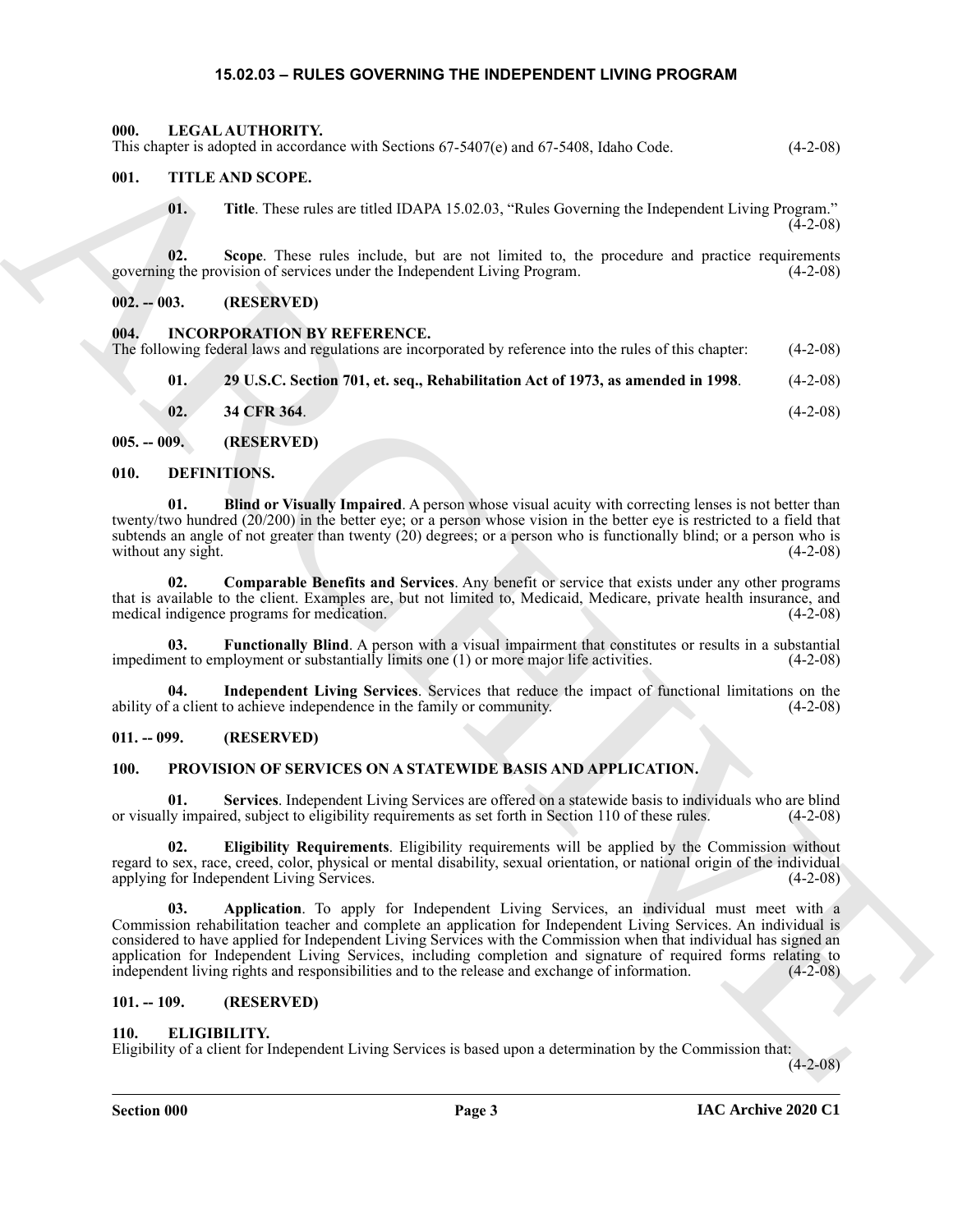<span id="page-3-9"></span><span id="page-3-7"></span><span id="page-3-6"></span>**01. Blind or Visually Impaired**. The client is blind or visually impaired; (4-2-08)

**02. Ability to Function**. The client's blindness or visual impairment substantially limits the client's ability to function in the family or community; (4-2-08)

**03. Result of Services**. Provision of Independent Living Services will improve the client's ability to function, continue functioning, or move toward functioning independently in the family or community; and (4-2-08)

<span id="page-3-12"></span><span id="page-3-10"></span><span id="page-3-8"></span>**04. Residency**. The client is a resident of the state of Idaho. (4-2-08)

#### <span id="page-3-0"></span>**111. -- 149. (RESERVED)**

#### <span id="page-3-1"></span>**150. INDEPENDENT LIVING PLAN.**

**01. Plan Development**. For those clients determined eligible for Independent Living Services, an Independent Living Plan will be jointly developed by the client and the assigned Commission rehabilitation teacher, unless the need for an Independent Living Plan is waived by the client in writing. (4-2-08)

<span id="page-3-11"></span>**02. Plan Contents**. If the client chooses to have an Independent Living Plan, it will include the independent living goals and objectives, Independent Living Services to be provided, including start and end dates, costs, Comparable Benefits and Services involved, client financial participation and any other elements deemed necessary by the Commission rehabilitation teacher. (4-2-08)

#### <span id="page-3-2"></span>**151. -- 199. (RESERVED)**

#### <span id="page-3-5"></span><span id="page-3-3"></span>**200. CLIENT FINANCIAL PARTICIPATION.**

The Independent Living Program<br>
11. Blue of Visual In Impactive The Tree of the state of the United State Control of the Control of the Control of the Control of the Control of the Control of the Control of the Control of There is no fee assessed for Independent Living Services provided directly to the client by the Commission rehabilitation teacher. However, where the provision of Independent Living Services includes the purchase of aids, appliances, assistive technology, computer hardware and software, and other purchased services or devices, the client's ability to pay will be taken into consideration with the expectation that the client will contribute toward or pay for the required service. The Commission will expend no more than five hundred dollars (\$500) per eligible client towards the purchase of aids, appliances, assistive technology, computer hardware and software, and other devices and services. Any exceptions to this rule are only granted upon review and approval of the Commission independent living coordinator. (4-2-08) living coordinator.

#### <span id="page-3-4"></span>**201. -- 999. (RESERVED)**